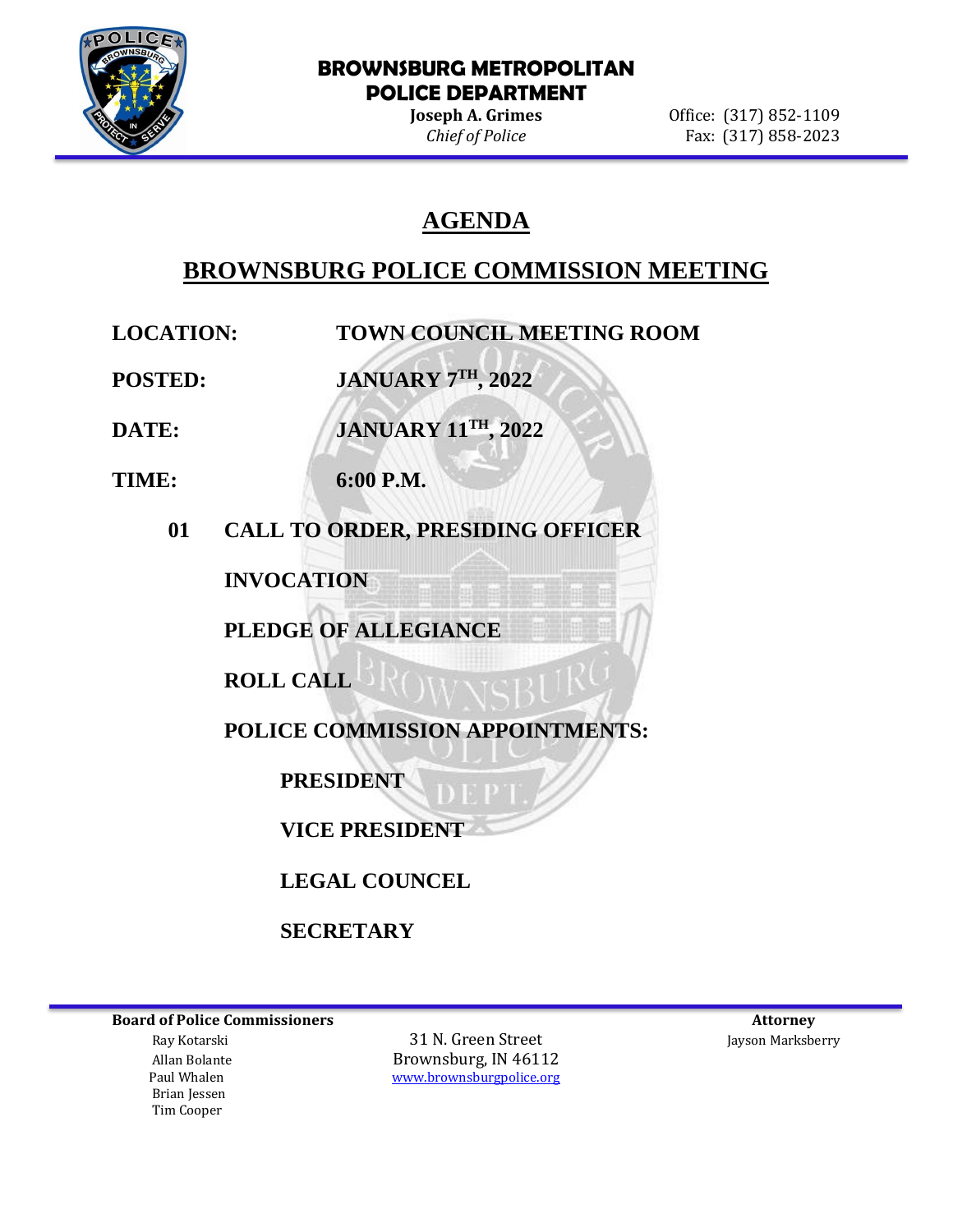

# **BROWNSBURG METROPOLITAN POLICE DEPARTMENT**<br>Joseph A. Grimes

**Joseph A. Grimes** Office: (317) 852-1109<br> *Chief of Police* Fax: (317) 858-2023 *Chief of Police* Fax: (317) 858-2023

| 02 | <b>APPROVAL OF AGENDA</b>             |                                          |
|----|---------------------------------------|------------------------------------------|
| 03 | <b>CONSIDERATION OF MINUTES</b>       |                                          |
|    | 03.01                                 | <b>Regularly Scheduled Meeting</b>       |
| 04 | <b>OLD BUSINESS - CHIEF OF POLICE</b> |                                          |
|    | 04.01                                 | <b>Expense Report</b>                    |
|    | 04.02                                 | <b>CSI Recruitment Update</b>            |
|    | 04.03                                 | <b>Any Other Business</b>                |
| 05 | <b>OLD BUSINESS - COMMISSION</b>      |                                          |
|    | 05.01                                 | <b>Any Other Business</b>                |
| 06 | <b>NEW BUSINESS - CHIEF OF POLICE</b> |                                          |
|    | 06.01                                 | <b>Friends of the Reserve Division</b>   |
|    | 06.02                                 | <b>2021 Year End Enforcement Blitzes</b> |
|    | 06.03                                 | <b>Community Relation Partnership</b>    |
|    | 06.04                                 | <b>2021 Trends and Population Impact</b> |
|    | 06.05                                 | <b>ILEA</b>                              |
|    | 06.06                                 | <b>Years of Service Recognition</b>      |
|    | 06.07                                 | <b>Any Other Business</b>                |
| 07 | <b>NEW BUSINESS - COMMISSION</b>      |                                          |
|    | 07.01                                 | <b>Conditional Offers of Employment</b>  |
|    | 07.02                                 | <b>Reserve Police Officer Request</b>    |
|    | 07.03                                 | <b>Any Other Business</b>                |
| 08 | <b>REPORTS</b>                        |                                          |
|    | 08.01                                 | <b>Support Services Report</b>           |
|    | 08.02                                 | <b>Operations Report</b>                 |

**08.03 Department and Officer Monthly Stats**

**Board of Police Commissioners** Attorney

 Brian Jessen Tim Cooper

Ray Kotarski **1988** Summarksberry 31 N. Green Street **Jayson Marksberry** Allan Bolante<br>
Paul Whalen<br>
Paul Whalen<br>
Brownsburgpolice.org [www.brownsburgpolice.org](http://www.brownsburgpolice.org/)